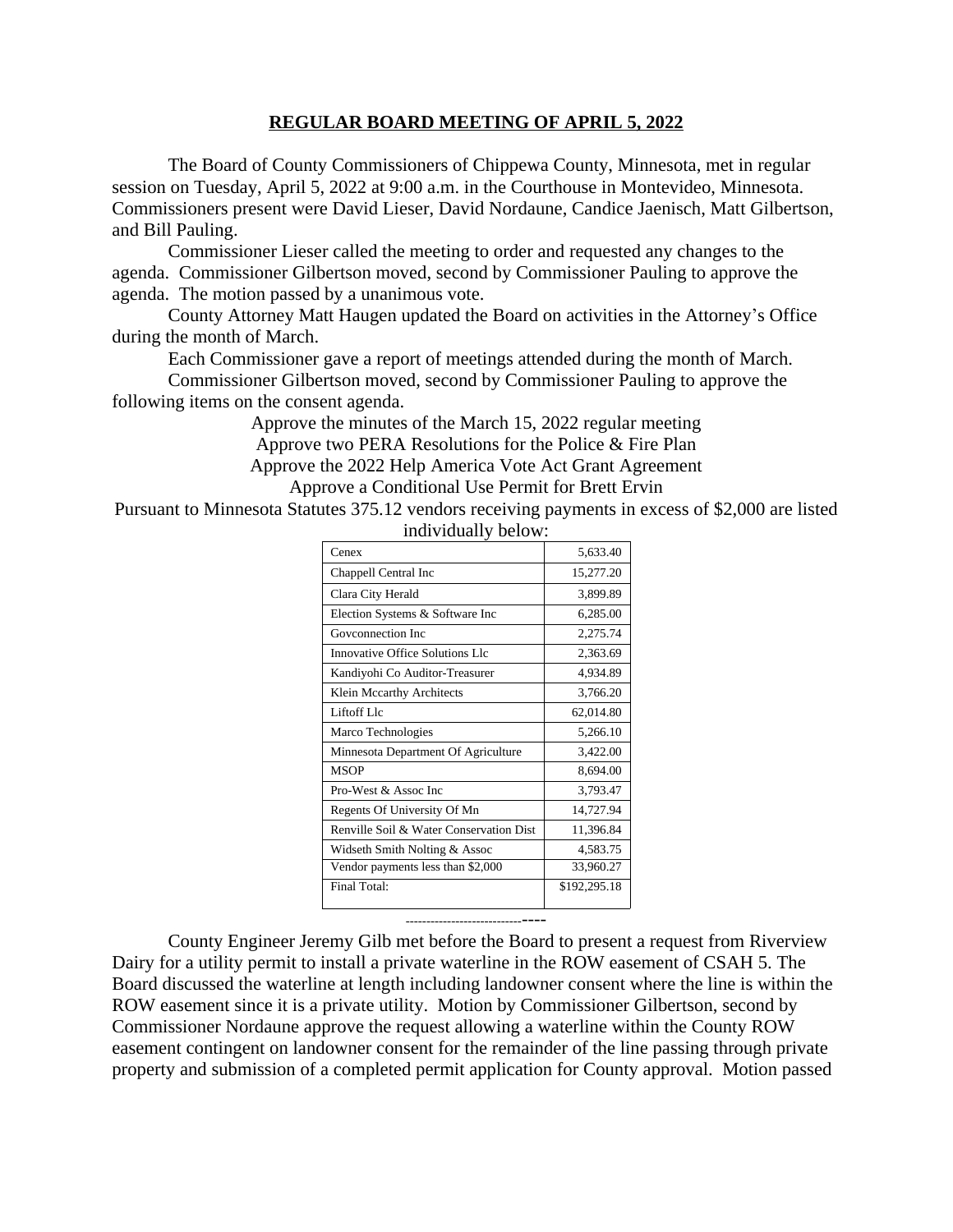with Commissioners Nordaune, Pauling, and Gilbertson voting in favor and Commission Jaenisch voting against.

Mr. Gilb and Auditor/Treasurer/Coordinator (ATC) Michelle May updated the Board on City of Montevideo street improvements planned for 2022 and proposed cost impact to the County.

At 11:00 a.m., the Chair asked for a motion to open a public hearing to conduct the 2022 redistricting of county commissioner districts. Motion by Commissioner Gilbertson, second by Commissioner Pauling to open the public hearing. Motion passed by unanimous vote.

ATC Michelle May presented the proposed commissioner districts to be effective in 2022. No public was present for the hearing. Motion by Commissioner Gilbertson, second by Commissioner Pauling to close the public hearing. Motion passed by unanimous vote.

Motion by Commissioner Pauling, second by Commissioner Nordaune to pass a resolution adopting the Chippewa County Commissioner districts and setting the terms as required under Minnesota Statute 204B.135. Motion passed by unanimous vote.

ATC Michelle May update the Board on activities in the County. A resolution was presented to proclaim April 26<sup>th</sup> as County Government Appreciation Day. Motion by Commissioner Jaenisch, second by Commissioner Pauling to pass the resolution proclaiming April 26th as County Appreciation Day. Motion passed by unanimous vote.

Sheriff Derek Olson met before the Board to provide an update on activities in the Jail and Sheriff's Office during the month of March. Emergency Manager Stephanie Weick presented the Emergency Management Performance Grant agreement for approval. Motion by Commissioner Gilbertson, second by Commissioner Nordaune to approve the grant agreement for \$17,648.00. Motion passed by unanimous vote.

Sheriff Olson updated the Board on receiving a DNR Boat & Water Grant for \$6,724 and the status of the County's Court Security Grant.

The Board recessed at 12:00 p.m. for lunch.

At 1:00 p.m., the Board reconvened to conduct a public hearing on the redetermination of benefits for County Ditch 57, 60, 65 and 68. Commissioner Lieser opened the hearing. Attorney Kurt Deter explained the purpose of the final hearing was to review the viewer's recommendation of the benefits and damages of the drainage systems under M.S. 103E.351. ATC May read the notice requirements into the record stating the notice for the hearing was published in the County's legal paper during the weeks of March 16<sup>th</sup>, 23<sup>rd</sup> and 30<sup>th</sup> and the notice was posted in the Chippewa County Courthouse from March 11<sup>th</sup> to April 5<sup>th</sup>.

Appointed Viewer Joe Jacobs presented an overview of the redetermination process for the Board and public in attendance. The Chair asked for questions and comments from the public regarding the process.

Mr. Jacobs then presented the viewer's report for County Ditch #68 and the Board took comments from the public including MN DNR representative Cory Netland and Mark Morlock on behalf of Merrill & Diane Morlock (parcel 07-008-2100) and Duwayne & Donna Ahrndt (parcel 07-008-1200). It was noted for the record that Morlock and Ahrndt's parcels should be split between the County Ditch #68 and #10A watersheds. Chair closed the public comment section of the meeting for County Ditch #68. Motion by Commissioner Gilbertson, second by Commissioner Jaenisch to approve the County Ditch #68 viewer's report of benefits and damages with the amendment for parcel 07-008-2100 and 07-008-1200. Motion passed by unanimous vote.